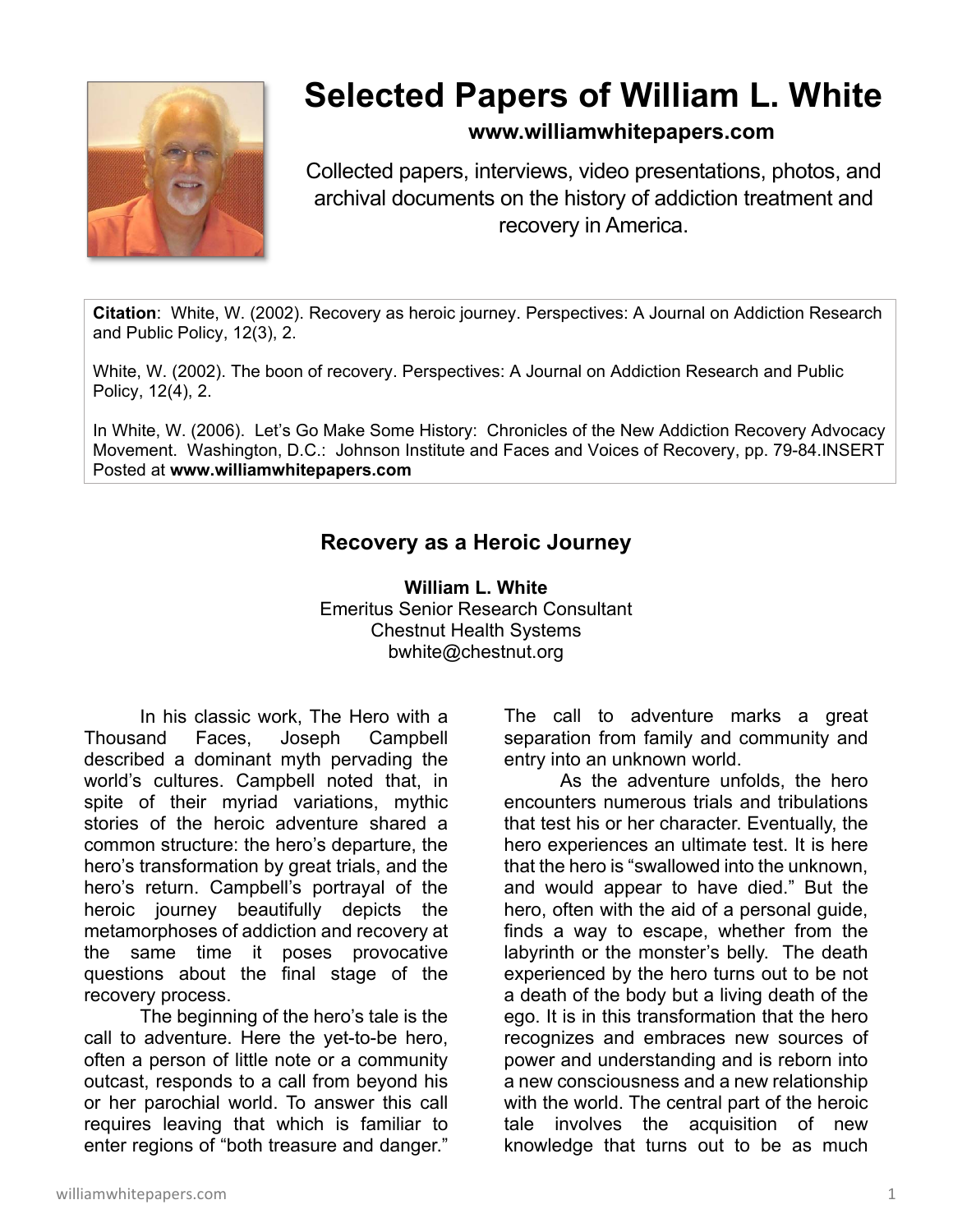rediscovery as discovery. Campbell notes: "the powers sought and dangerously won are revealed to have been within the heart of the hero all the time."

 According to Campbell, the most difficult stage of the hero's journey is the return home. This is a stage of reentry into the community that was left behind, reconciliation between the hero and the family/community, and a stage of service through which the hero delivers the gift of his/her newfound knowledge to the community. To complete the heroic journey, the hero who left the community as a seeker must return as a servant and teacher. Campbell notes that the task of fully returning is so difficult that many heroes fail to complete this final step of their journey.

 There are obvious parallels between the processes of addiction and recovery and the structure of the hero's tale. There are hundreds of thousands of people whose recovery stories share striking similarities to Campbell's myth of the hero. My primary purpose for exploring this similarity is to explore one aspect of this comparison: what the hero's return to the community implies as a task of late stage recovery. Several questions arise from Campbell's discussion. Have recovering people returned to their communities to share the boon (gift of knowledge) of their adventure? How can this return be completed? What is the nature of this boon that can help the community work out its own salvation?

 Returning to the community calls not just for a physical and social re-entry into the community, but also for acts of reconciliation (healing the wounds inflicted upon the community, forgiving the community for its own transgressions), and giving something of value back to the community. For the heroic journey to be completed, for the hero to reclaim his or her citizenship in the community, those debts and obligations must be paid. Left unpaid, the hero's final act of fulfillment remains unconsummated. Left unpaid, the community loses experience and knowledge that could enhance its own health and resiliency.

The boon of the heroic journey can be offered individually through acts of restitution, by carrying a message of hope to others (sharing one's "story"), and by modeling the lessons contained in the boon (practicing recovery principles in our daily lives). And yet the questions could be asked: Have recovering people as a group fully returned to their communities or are they hiding within those communities? Are recovering people as a group reaching out or have they escaped into the comfort and security of their own recovery?

 The stigma of addiction--the price that even those in long-term recovery can pay in disclosing this aspect of their personal history--leads many recovering people to "pass" as a "normal," scrupulously hiding their recovery journey from members of the larger community. Some recovering people live a socially cloistered existence, interacting almost exclusively with others in recovery. Does such isolation constitute a failure at re-entry, a missed opportunity for reconciliation, and an abdication of the responsibility to teach and serve the community?

 These questions are not easy to answer because recovering people and their styles of recovery and styles of living are extremely diverse. There are clearly recovering individuals who have achieved Campbell's stages of re-entry, reconciliation, and service.

 If recovering people have not fully returned to their communities, it is as much a cultural failure as a personal one. It is the cultural stigma--the very real price that can be exacted for disclosure of recovery status- -that is a primary culprit here. It is time for a new recovery advocacy movement that, by removing the cultural stigma that continues to be attached to addiction/recovery, can open the doors for recovering people to return to their communities. It is time recovering people shared the boon of their recovery, not just with others seeking recovery, but with the whole community.

 There is a new recovery advocacy movement afoot in America that promises greater contact between recovering people and the larger community. Recovering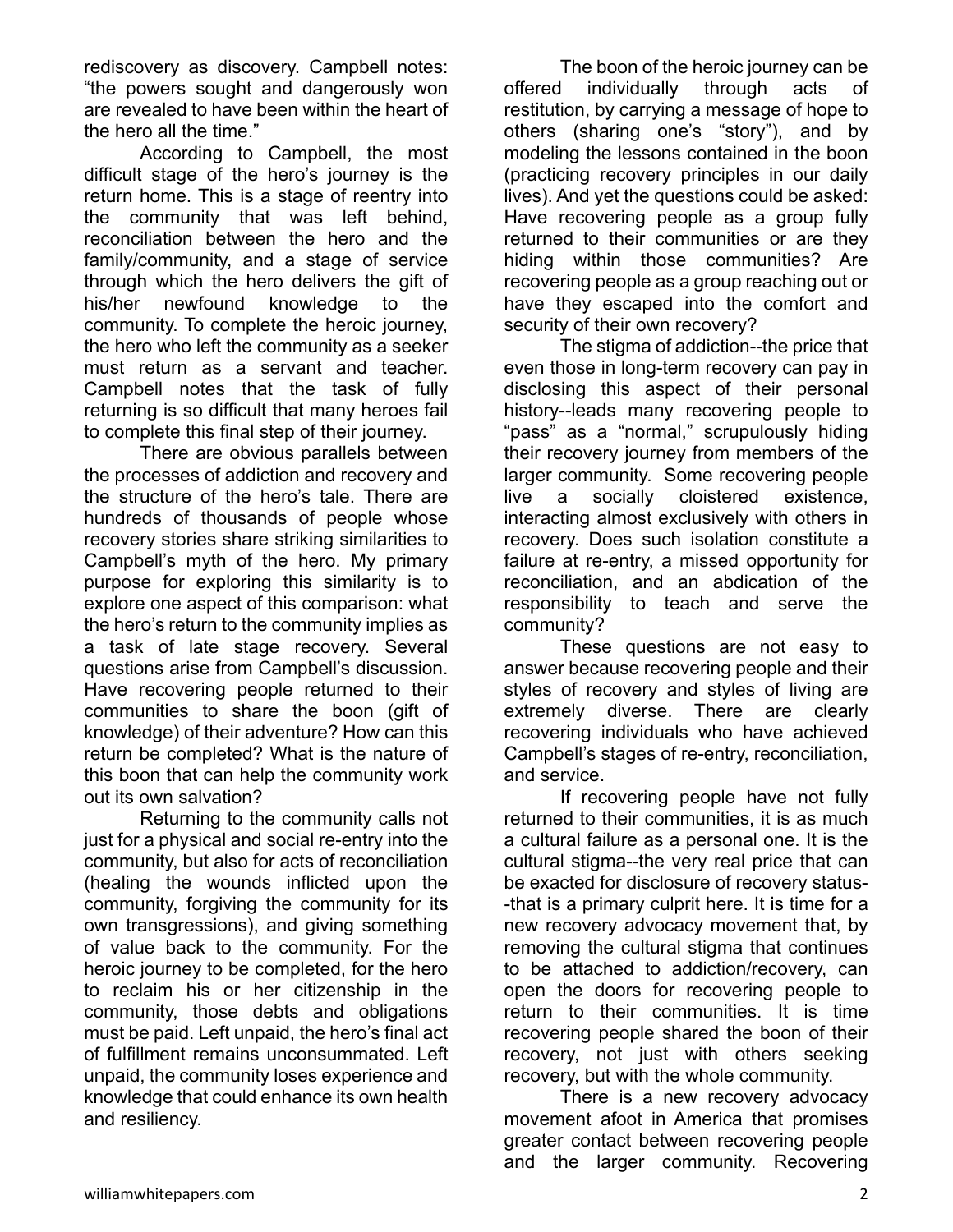people around the country are again creating grassroots organizations aimed at supporting recovery through advocacy, community education, and recovery resource development. The participants in this New Recovery Advocacy Movement, while responding to critical community needs, are finding in this recovery activism a way to complete their own personal journeys. They are finding ways to return and serve their communities.

*Coming Next*: What is the nature of this gift of knowledge that recovering people possess and that their communities need?

## **The Boon of Recovery**

#### William L. White

In an earlier article entitled "Recovery as a Heroic Journey," I summarized mythologist Joseph Campbell's crosscultural study of hero myths, and compared his depiction of the heroic journey to the processes of addiction and recovery. Campbell described how these myths typically unfolded in three stages: the hero's departure from family/community, the hero's transformation through great trials and tribulations, and the hero's return. My focus in that article was on the final of these stages. Campbell contended that the heroic adventure remained unfulfilled until the hero accomplished the most difficult task: returning to pass on the boon (gift of knowledge) of his adventure to the community. My discussion of Campbell's work raised the question of whether recovering people as a group had returned to their communities or whether they were hiding in those communities. The article ended with a call for recovering people to explore how they could pass on the boon of their recovery to the community and suggested that the work within the New Recovery Advocacy Movement might provide a vehicle to complete that heroic adventure. In this article, I will explore the exact nature of that boon of recovery.

The most obvious gifts of knowledge that recovering people can bestow on their communities are their stories—stories that unveil the experience of addiction, stories that communicate the reality and hope of full recovery, and stories detailing their knowledge of how such recovery can be initiated and sustained. Five ideas about recovery need to be inculcated within communities across America.

- 1. Addiction recovery is a reality.
- 2. There are many paths to recovery.

3. Recovery flourishes in supportive communities.

4. Recovery is a voluntary process.

5. Recovering and recovered people are part of the solution; recovery gives back what addiction has taken.

Those alone are worthy gifts, and ones that the New Recovery Advocacy Movement is calling upon recovering people to give to their communities. But there may be larger, more difficult to define gifts that could benefit communities across the world. Such gifts are not about how to recover from addiction, but rather what recovery from addiction has taught recovering people about life and how to live it. There are many gifts that recovering people could bestow on the larger society.

 Many recovering people reach a stage in their recovery where addiction is reframed from a curse to a gift-bestowing blessing. Civilians (those not in recovery) who have had close contact with recovery groups have often lamented that it is too bad one has to be an addict to reap the benefits of recovery. The endless application of recovery programs to problems other than addiction surely suggests something of value here that far transcends their original intent. For years I have been asking those in long-term recovery what they most value about their recovery experience. Most surprising is the number who describe recovery, not as their greatest achievement, but the foundation or by-product of that achievement. Their responses reveal more about how to live than how not to drink or use other drugs. Collectively, these voices say